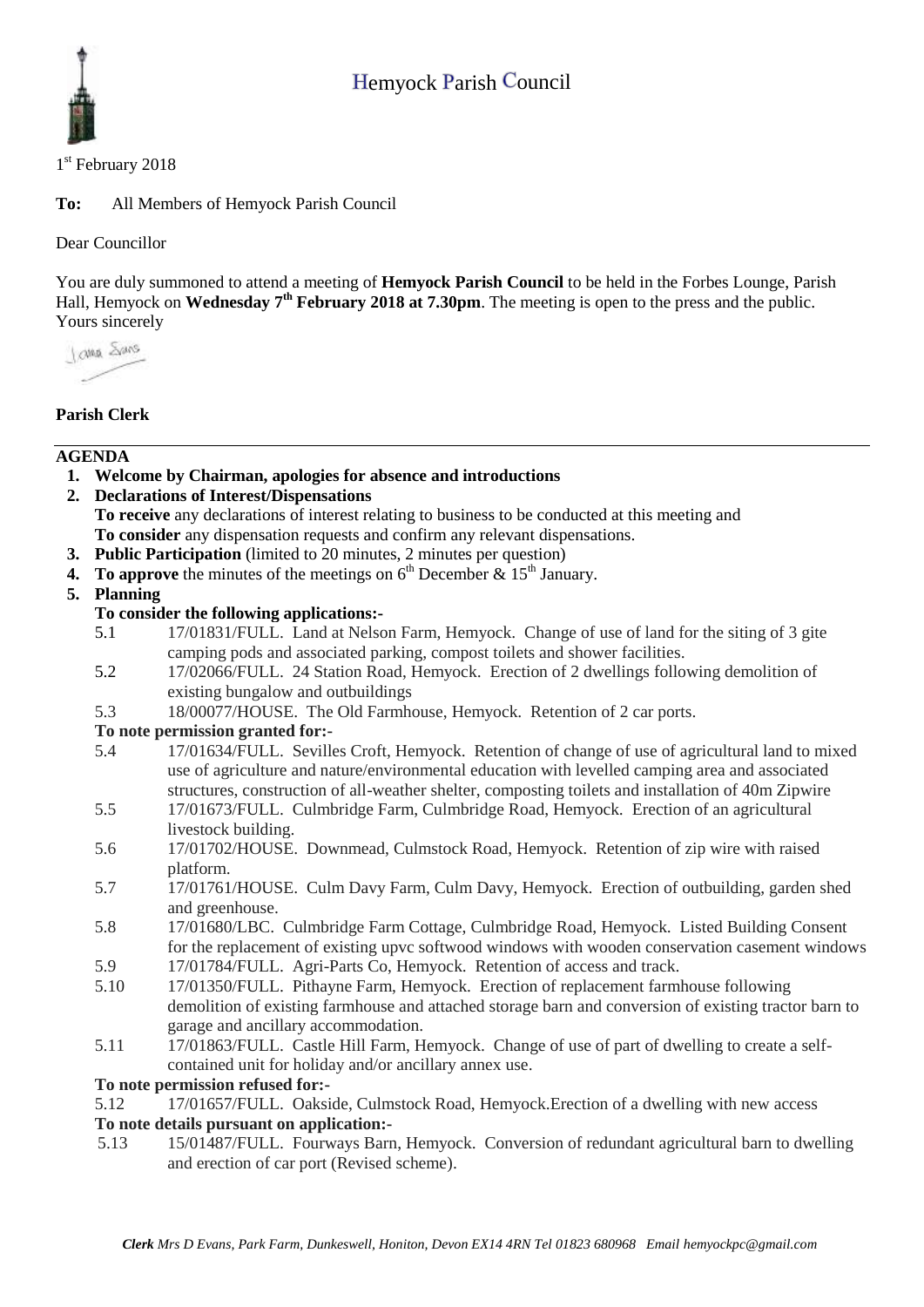### **6. Matters Arising**

**To receive an update** on any matters arising

6.1 Tennis Club lease – update from clerk

**7. District Council Report**

**To receive** update from Councillor Frank Rosamond

- **8. County Council Report**
	- **To receive** update from Councillor Ray Radford
- **9. Finance** 
	- 9.1 **To agree** income and expenditure and bank reconciliation
	- 9.2 **To consider** any recommendations from Finance Committee
- **10. Clerk Update**

**To receive** update from Clerk

**11. Longmead**

**To receive** any relevant information

- 11.1 **To receive** an update from Chair of Longmead ref future finance/responsibilities
- **12. Air Ambulance**  night-time landing site **update** from clerk
- **13. Highways**

**To receive** any relevant information

13.1 **To receive** update from clerk

**14. Cemetery** 

**To receive** any relevant information

**15. Footpaths**

**To receive** any relevant information.

## **16. Commons Management Group**

- **17. Village Maintenance To receive** any relevant information Footbridge – **update** from Mr Povah
- **18. Public Conveniences**

**To receive** any relevant information.

A meeting is booked for  $14<sup>th</sup>$  February with MDDC to discuss and resolve outstanding works.

# **19. Car Park**

**To receive** any relevant information

**To consider** quotations for works to create pavement across car park

- **20. Parish Plan/Hemyock Tomorrow To receive** any relevant information.
- **21. Garages Youth Project To receive** any relevant information
- **22. Blackdown Healthy Living & Activity Centre To receive** any relevant information.
- **23. Blackdown Hills Parish Network To receive** any relevant information
- **24. Annual Parish Meeting (to be held on Friday 27th April at 7pm) To discuss and agree** format, guests etc.

# **25. Correspondence**

## **To consider**

- 25.1 Letter from MDDC reference grass cutting for 2018/19.
- 25.2 Letter from MAT Electrics ref annual service contract for air ambulance lighting column

**To note**

- 25.3 Letter from Royal British Legion acknowledging poppy donation.
- **26. Items raised by Chairman**
- **26. Items raised by Councillors**
- **27. PR**
- **28. Date of the Next Council Meeting Wednesday 7 th March 2018 at 7.30pm, Forbes Lounge, Parish Hall**